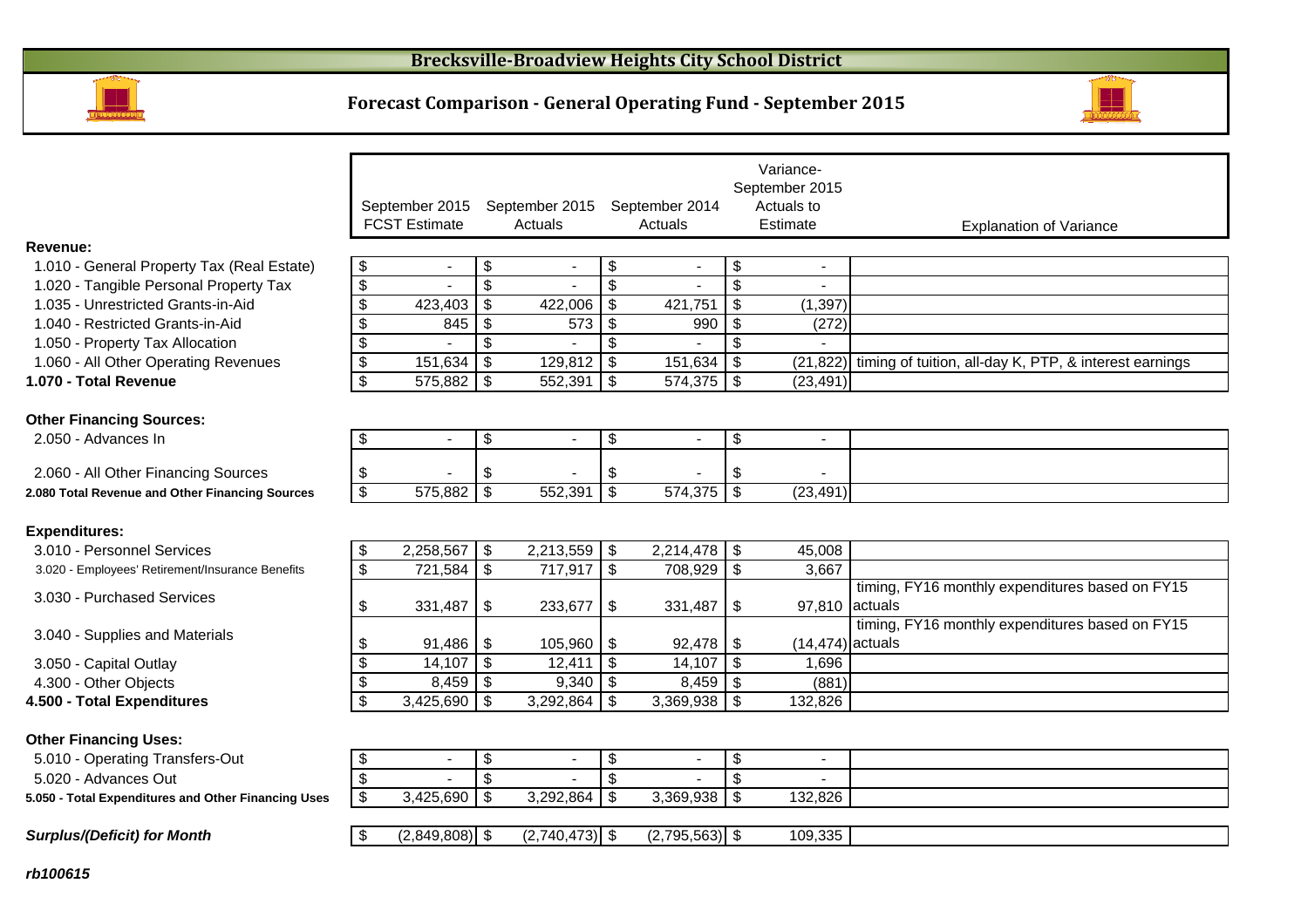**Brecksville-Broadview Heights City School District**

**Forecast Comparison - General Operating Fund - September 2015**

H

|                                                                 |                          |                                            |                                |    |                                               |               | Variance-Current                           |                                                                                                                                                                                                                                                                    |
|-----------------------------------------------------------------|--------------------------|--------------------------------------------|--------------------------------|----|-----------------------------------------------|---------------|--------------------------------------------|--------------------------------------------------------------------------------------------------------------------------------------------------------------------------------------------------------------------------------------------------------------------|
|                                                                 |                          | Current FYTD                               | Current FYTD                   |    | Prior FYTD                                    |               | FYTD Actual to                             |                                                                                                                                                                                                                                                                    |
|                                                                 |                          | <b>FCST Estimate</b>                       | Actuals                        |    | Actuals                                       |               | <b>FCST Estimate</b>                       | <b>Explanation of Variance</b>                                                                                                                                                                                                                                     |
| Revenue:                                                        |                          |                                            |                                |    |                                               |               |                                            |                                                                                                                                                                                                                                                                    |
| 1.010 - General Property Tax (Real Estate)                      | \$                       | 13,868,454                                 | \$<br>13,807,582               | \$ | 13,868,454                                    | \$            |                                            | Half-year settlement is \$540K below May 2015 FCST<br>estimate as FCST includes \$479K payment in OCT, FCST<br>(60,872) includes growth in collection rate from reduced tax value<br>challenge refunds that might not become reality, FCST to be<br>updated in OCT |
| 1.020 - Tangible Personal Property Tax                          | \$                       |                                            | \$<br>879,411                  | \$ |                                               | \$            | 879,411                                    | FY16 settlement in AUG vs OCT in FY15, half year<br>settlement is \$84K below May 2015 FCST estimate as<br>FCST includes \$963K settlement in OCT, FCST to be<br>updated in OCT                                                                                    |
| 1.035 - Unrestricted Grants-in-Aid                              | \$                       | 1,374,481                                  | \$<br>1,370,495                | \$ | 1,372,025                                     | \$            | (3,986)                                    |                                                                                                                                                                                                                                                                    |
| 1.040 - Restricted Grants-in-Aid                                | \$                       | 2,535                                      | \$<br>1,720                    | \$ | 411,836                                       | \$            | (815)                                      |                                                                                                                                                                                                                                                                    |
| 1.050 - Property Tax Allocation                                 | \$                       |                                            | \$<br>399,020                  | \$ | J.                                            | \$            | 399,020                                    | State hold harmless \$ for phase-out of TPP received in<br>AUG vs NOV in FY15 for full amount of TPP replacement<br>revenue                                                                                                                                        |
| 1.060 - All Other Operating Revenues                            | \$                       | 427,571                                    | \$<br>469,558                  | \$ | 565,939                                       | \$            | 41,987                                     | timing of tuition, all-day K, PTP, and interest earnings: 3<br>callable investments called early thus increased interest<br>earnings to date vs FY15                                                                                                               |
| 1.070 - Total Revenue                                           | \$                       | 15,673,041                                 | \$<br>16,927,786               | \$ | 16,218,254 \$                                 |               | 1,254,745                                  |                                                                                                                                                                                                                                                                    |
| <b>Other Financing Sources:</b>                                 |                          |                                            |                                |    |                                               |               |                                            |                                                                                                                                                                                                                                                                    |
| 2.010 - Proceeds from Sale of Notes                             | \$                       | $\overline{\phantom{a}}$<br>$\overline{a}$ | \$<br>$\overline{\phantom{a}}$ | \$ | $\mathcal{L}_{\mathcal{A}}$<br>$\overline{a}$ | \$            | $\blacksquare$<br>$\overline{\phantom{a}}$ |                                                                                                                                                                                                                                                                    |
| 2.050 - Advances In                                             | \$                       |                                            | \$<br>$\overline{a}$           | \$ |                                               | \$<br>\$      |                                            |                                                                                                                                                                                                                                                                    |
| 2.060 - All Other Financing Sources                             | $\overline{\mathbb{S}}$  | 15,673,041                                 | \$                             | \$ | 5.400                                         | <b>S</b>      | 1,254,745                                  |                                                                                                                                                                                                                                                                    |
| 2.080 Total Revenue and Other Financing Sources                 | \$                       |                                            | \$<br>16,927,786               | \$ | 16,223,654                                    |               |                                            |                                                                                                                                                                                                                                                                    |
| <b>Expenditures:</b>                                            |                          |                                            |                                |    |                                               |               |                                            |                                                                                                                                                                                                                                                                    |
| 3.010 - Personnel Services                                      | \$                       | 6,763,303                                  | \$<br>6,742,468                | Ŝ. | 6,669,803                                     | \$            | 20,835                                     | timing, FY16 monthly expenditures based on FY15 actuals                                                                                                                                                                                                            |
| 3.020 - Employees' Retirement/Insurance Benefits                | \$                       | 2,287,153 \$                               | 2,227,314                      | \$ | 2,249,188                                     | <b>S</b>      | 59,839                                     | timing of STRS deductions, insurance changes for new and<br>departing employees                                                                                                                                                                                    |
| 3.030 - Purchased Services                                      | \$                       | 1,187,661                                  | \$<br>980,346                  | \$ | 1,187,661                                     | \$            | 207,315                                    | timing, FY16 monthly expenditures based on FY15 actuals<br>and include encumbrances in expenditure estimates                                                                                                                                                       |
| 3.040 - Supplies and Materials                                  | \$                       | 333,879                                    | \$<br>316,791                  | \$ | 380,330                                       | \$            | 17,088                                     | timing, FY16 monthly expenditures based on FY15 actuals<br>and include encumbrances in expenditure estimates                                                                                                                                                       |
| 3.050 - Capital Outlay                                          | \$                       | 53,840                                     | \$<br>18,358                   | \$ | 53,840                                        | \$            | 35,482                                     | timing, FY16 monthly expenditures based on FY15 actuals<br>and include encumbrances in expenditure estimates                                                                                                                                                       |
| 4.020 - Principal-Notes                                         | \$                       | $\overline{\phantom{a}}$                   | \$<br>$\overline{a}$           | \$ | $\blacksquare$                                | \$            | $\sim$                                     |                                                                                                                                                                                                                                                                    |
| 4.060 - Interest and Fiscal Charges                             | \$                       | $\overline{\phantom{a}}$                   | \$<br>$\overline{a}$           | \$ | $\overline{\phantom{a}}$                      | \$            | $\blacksquare$                             |                                                                                                                                                                                                                                                                    |
| 4.300 - Other Objects                                           | \$                       | 78,030                                     | \$<br>292,127                  | \$ | 78,030                                        | \$            | (214, 097)                                 | Cuyahoga County tax settlement charges in AUG for FY16<br>vs OCT in FY15                                                                                                                                                                                           |
| 4.500 - Total Expenditures                                      | \$                       | 10,703,866                                 | \$<br>10,577,404               | \$ | 10,618,852                                    | $\mathbf{\$}$ | 126,462                                    |                                                                                                                                                                                                                                                                    |
| <b>Other Financing Uses:</b><br>5.010 - Operating Transfers-Out | \$                       | $\overline{\phantom{a}}$                   | \$<br>$\overline{a}$           | \$ | $\overline{\phantom{a}}$                      | \$            |                                            |                                                                                                                                                                                                                                                                    |
|                                                                 |                          |                                            |                                |    |                                               |               |                                            | Advance needed in July for fund 009 purchases to avoid                                                                                                                                                                                                             |
| 5.020 - Advances Out                                            | \$                       |                                            | \$<br>40,000                   | \$ |                                               | \$            |                                            | (40,000) negative balance, will be repaid within FY                                                                                                                                                                                                                |
| 5.050 - Total Expenditures and Other Financing Uses             | $\overline{\mathcal{S}}$ | 10,703,866                                 | \$<br>10,617,404               | \$ | 10,618,852                                    | \$            | 86,462                                     |                                                                                                                                                                                                                                                                    |
|                                                                 |                          |                                            |                                |    |                                               |               |                                            |                                                                                                                                                                                                                                                                    |
| Surplus/(Deficit) FYTD                                          | \$                       | 4,969,175 \$                               | $6,310,382$ \$                 |    | 5,604,802 \$                                  |               | 1,341,207                                  |                                                                                                                                                                                                                                                                    |

#### **Surplus/(Deficit) FYTD**

**rb100615**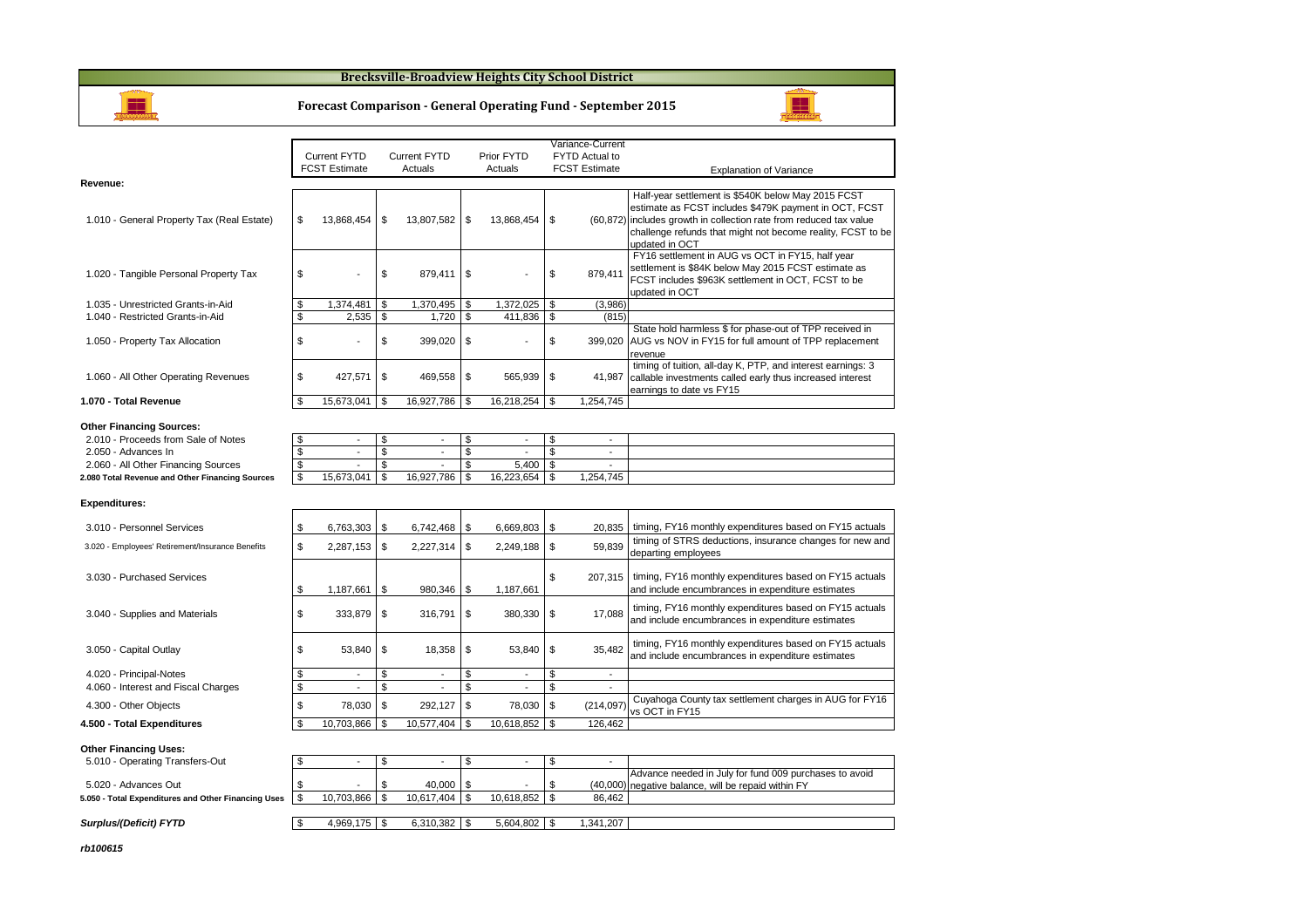|                 | <b>Brecksville-Broadview Heights City School District</b>                           |                      |                |                       |                          |                                                                     |                                             |                                 |                    |                         |  |  |
|-----------------|-------------------------------------------------------------------------------------|----------------------|----------------|-----------------------|--------------------------|---------------------------------------------------------------------|---------------------------------------------|---------------------------------|--------------------|-------------------------|--|--|
|                 |                                                                                     |                      |                |                       |                          | <b>Revenue Analysis Report - General Operating Fund Only - FY16</b> |                                             |                                 |                    |                         |  |  |
|                 |                                                                                     | <b>Local Revenue</b> |                |                       | Federal                  |                                                                     | <b>State Revenue</b>                        |                                 |                    |                         |  |  |
| $2015 - 2016$   | <b>Taxes</b><br>Real<br><b>Estate</b>                                               | Personal<br>Property | Interest       | <b>Other</b><br>Local |                          | <b>Unrestricted</b><br>Grants-<br>in-Aid                            | Property<br><b>Tax</b><br><b>Allocation</b> | Restricted<br>Grants-<br>in-Aid | Non-<br>Operating* | <b>Total</b><br>Revenue |  |  |
| July            | 9,761,000                                                                           |                      | 835            | 55,984                | 1,566                    | 421,978                                                             |                                             | 551                             |                    | 10,241,914              |  |  |
| <b>August</b>   | 4,046,582                                                                           | 879,411              | 41,884         | 238,970               | 507                      | 526,511                                                             | 399,020                                     | 596                             |                    | 6,133,481               |  |  |
| September       | $\blacksquare$                                                                      | $\blacksquare$       | 10,313         | 105,025               | 14,474                   | 422,006                                                             | $\sim$                                      | 573                             | $\sim$             | 552,391                 |  |  |
| <b>October</b>  |                                                                                     |                      | $\blacksquare$ |                       |                          | $\blacksquare$                                                      |                                             | $\blacksquare$                  |                    |                         |  |  |
| <b>November</b> |                                                                                     |                      | $\blacksquare$ |                       | $\overline{\phantom{0}}$ | $\blacksquare$                                                      |                                             |                                 |                    |                         |  |  |
| <b>December</b> |                                                                                     |                      |                |                       |                          |                                                                     |                                             |                                 |                    |                         |  |  |
| January         |                                                                                     |                      |                |                       |                          |                                                                     |                                             |                                 |                    |                         |  |  |
| February        | $\blacksquare$                                                                      | $\blacksquare$       | $\blacksquare$ | $\blacksquare$        | $\blacksquare$           | $\overline{\phantom{a}}$                                            | $\blacksquare$                              | $\blacksquare$                  | $\blacksquare$     | $\blacksquare$          |  |  |
| <b>March</b>    |                                                                                     |                      |                |                       | $\blacksquare$           |                                                                     |                                             |                                 |                    |                         |  |  |
| <b>April</b>    |                                                                                     |                      | $\overline{a}$ |                       | $\overline{a}$           | $\overline{\phantom{a}}$                                            |                                             |                                 |                    |                         |  |  |
| May             |                                                                                     |                      | $\blacksquare$ |                       |                          | $\blacksquare$                                                      |                                             |                                 |                    |                         |  |  |
| June            |                                                                                     |                      | $\blacksquare$ |                       |                          | $\blacksquare$                                                      |                                             |                                 |                    |                         |  |  |
| <b>Totals</b>   | \$13,807,582                                                                        | \$879,411            | \$53,033       | \$399,978             | \$16,547                 | \$1,370,495                                                         | \$399,020                                   | \$1,720                         | \$0                | \$16,927,786            |  |  |
| % of Total      | 81.57%                                                                              | 5.20%                | 0.31%          | 2.36%                 | 0.10%                    | 8.10%                                                               | 2.36%                                       | 0.01%                           | 0.00%              |                         |  |  |
|                 | *Non-Operating Revenue includes advances in, and refund of prior year expenditures. |                      |                |                       |                          |                                                                     |                                             |                                 |                    | rb100615                |  |  |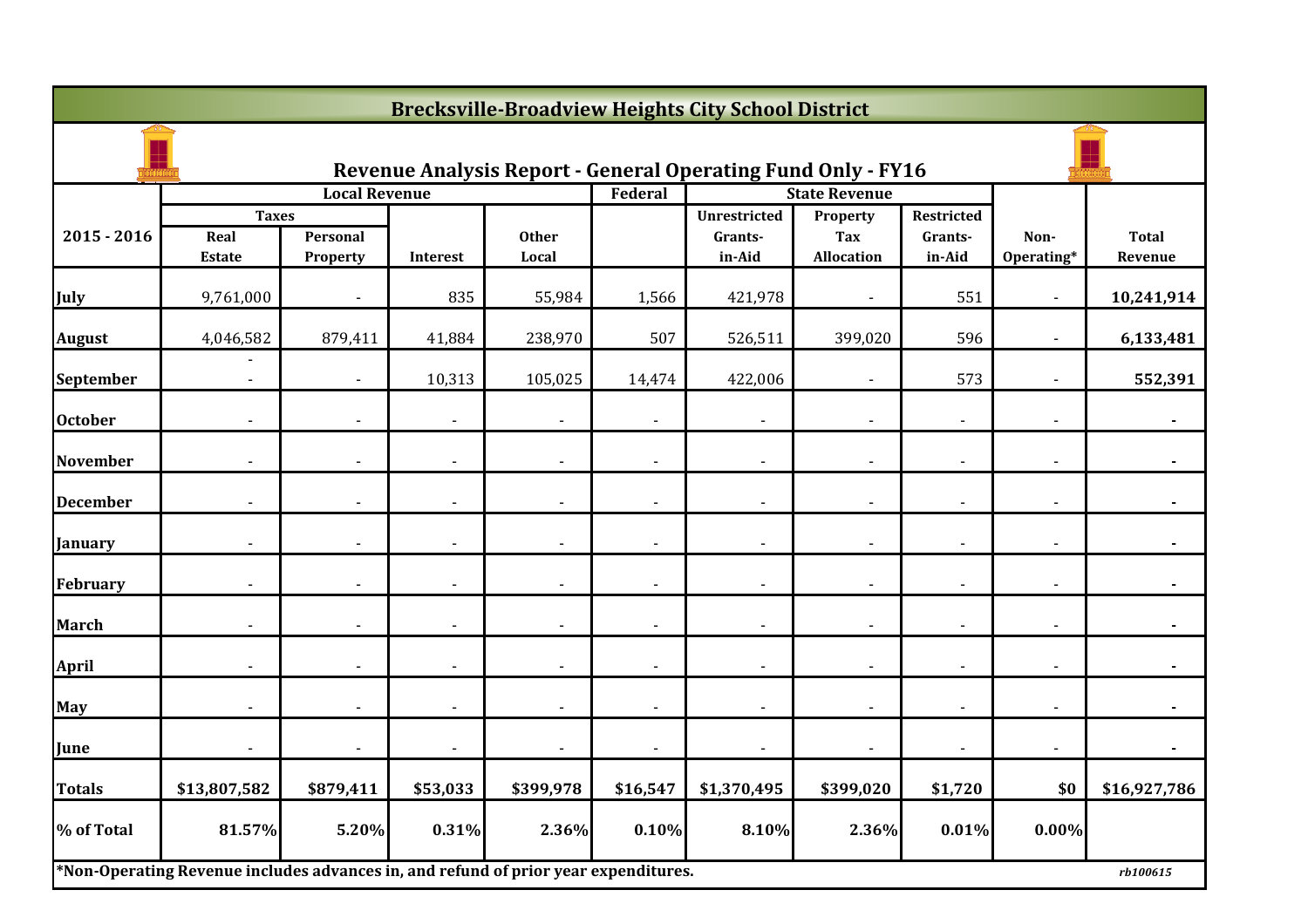|               | <b>Brecksville-Broadview Heights City School District</b>                                                                 |                 |                 |                          |                              |                      |                          |                                 |  |  |  |  |
|---------------|---------------------------------------------------------------------------------------------------------------------------|-----------------|-----------------|--------------------------|------------------------------|----------------------|--------------------------|---------------------------------|--|--|--|--|
|               | <b>Expenditure Analysis Report - General Operating Fund - FY16</b>                                                        |                 |                 |                          |                              |                      |                          |                                 |  |  |  |  |
| 2015-2016     | <b>Salaries</b>                                                                                                           | <b>Benefits</b> | <b>Services</b> | <b>Supplies</b>          | Equipment                    | Dues/<br><b>Fees</b> | Non-<br>Operating*       | <b>Total</b><br><b>Expenses</b> |  |  |  |  |
| July          | 2,704,810                                                                                                                 | 755,464         | 304,744         | 102,425                  | 291                          | 18,973               | 40,000                   | 3,926,707                       |  |  |  |  |
| August        | 1,824,099                                                                                                                 | 753,933         | 441,925         | 108,406                  | 5,656                        | 263,814              |                          | 3,397,833                       |  |  |  |  |
| September     | 2,213,559                                                                                                                 | 717,917         | 233,677         | 105,960                  | 12,411                       | 9,340                |                          | 3,292,864                       |  |  |  |  |
| October       |                                                                                                                           |                 |                 |                          |                              |                      |                          |                                 |  |  |  |  |
| November      |                                                                                                                           |                 |                 |                          |                              |                      |                          |                                 |  |  |  |  |
| December      |                                                                                                                           |                 |                 |                          | $\qquad \qquad \blacksquare$ |                      |                          |                                 |  |  |  |  |
| January       |                                                                                                                           |                 | ٠               | $\overline{\phantom{a}}$ | $\overline{\phantom{a}}$     |                      |                          |                                 |  |  |  |  |
| February      |                                                                                                                           |                 |                 |                          | $\overline{\phantom{a}}$     |                      |                          |                                 |  |  |  |  |
| March         |                                                                                                                           |                 | ÷,              |                          |                              | $\overline{a}$       |                          |                                 |  |  |  |  |
| April         |                                                                                                                           |                 | ÷,              |                          | $\overline{\phantom{a}}$     |                      | $\overline{\phantom{a}}$ |                                 |  |  |  |  |
| May           |                                                                                                                           |                 | ٠               |                          | $\blacksquare$               | $\blacksquare$       |                          | $\overline{\phantom{a}}$        |  |  |  |  |
| June          |                                                                                                                           |                 |                 |                          |                              |                      |                          |                                 |  |  |  |  |
| <b>TOTALS</b> | \$6,742,468                                                                                                               | \$2,227,314     | \$980,346       | \$316,791                | \$18,358                     | \$292,127            | \$40,000                 | \$10,617,404                    |  |  |  |  |
| % of Total    | 63.50%                                                                                                                    | 20.98%          | 9.23%           | 2.98%                    | 0.17%                        | 2.75%                | 0.38%                    |                                 |  |  |  |  |
|               | *Non-Operating expenses include advances and transfers out.<br>Operating Fund includes General Fund (001) only for FY2016 |                 |                 |                          |                              |                      |                          | rb100615                        |  |  |  |  |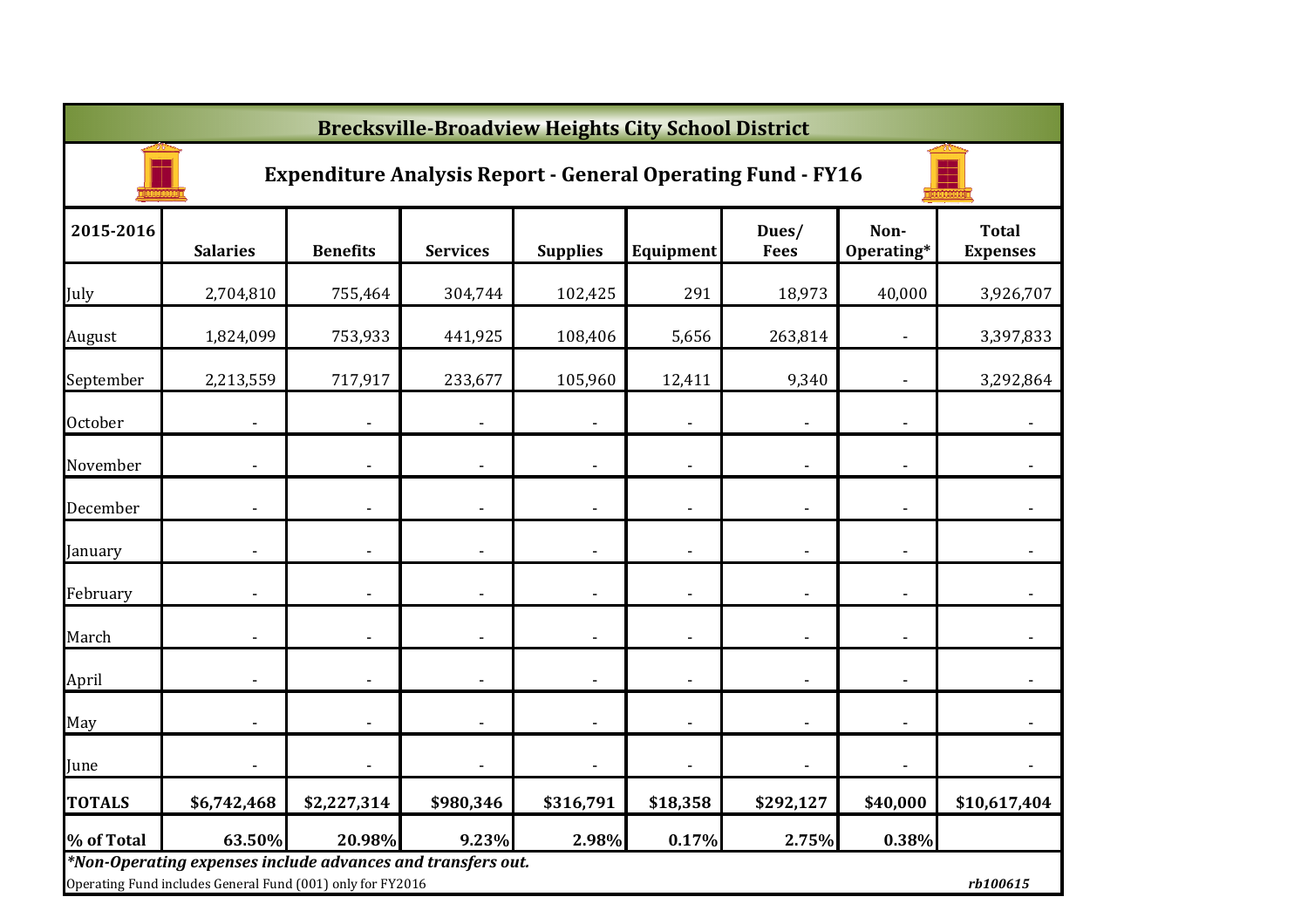|                                                  | <b>Brecksville-Broadview Heights City School District</b> |                  |                 |                    |                     |                                  |                 |                     |                     |  |  |  |
|--------------------------------------------------|-----------------------------------------------------------|------------------|-----------------|--------------------|---------------------|----------------------------------|-----------------|---------------------|---------------------|--|--|--|
|                                                  |                                                           |                  |                 |                    |                     |                                  |                 |                     |                     |  |  |  |
|                                                  | <b>September 30, 2015</b>                                 |                  |                 |                    |                     | <b>FINSUMM Financial Summary</b> |                 |                     |                     |  |  |  |
| rb100615<br>"where fine education is a heritage" |                                                           |                  |                 |                    |                     |                                  |                 |                     |                     |  |  |  |
|                                                  |                                                           | <b>Beginning</b> | Monthly         | <b>Fiscal Year</b> | Monthly             | <b>Fiscal Year</b>               | Current         |                     | <b>Unencumbered</b> |  |  |  |
|                                                  | <b>Fund Fund Name</b>                                     | <b>Balance</b>   | <b>Receipts</b> | <b>To Date</b>     | <b>Expenditures</b> | <b>To Date</b>                   | Fund            | Current             | Fund                |  |  |  |
|                                                  |                                                           | 7/1/2015         |                 | Receipts           |                     | <b>Expenditures</b>              | <b>Balance</b>  | <b>Encumbrances</b> | <b>Balance</b>      |  |  |  |
| 001                                              | <b>General Fund</b>                                       | \$10,103,705.16  | \$552,391.20    | \$16,927,785.73    | \$3,292,863.20      | \$10,617,403.18                  | \$16,414,087.71 | \$3,014,406.94      | \$13,399,680.77     |  |  |  |
| 002                                              | Bond Retirement                                           | \$3,253,726.48   | \$0.00          | \$1,002,292.88     | \$0.00              | \$0.00                           | 4,256,019.36    | \$0.00              | 4,256,019.36        |  |  |  |
| 003                                              | Permanent Improvement                                     | \$948,139.41     | \$0.00          | \$722,246.79       | \$264,991.51        | \$839,595.58                     | 830,790.62      | \$430,677.42        | 400,113.20          |  |  |  |
| 004                                              | <b>Building Fund</b>                                      | \$150,953.36     | \$40,000.00     | \$45,000.00        | \$0.00              | \$136,000.00                     | 59,953.36       | \$0.00              | 59,953.36           |  |  |  |
| 006                                              | Food Service                                              | \$367,986.08     | \$124,979.22    | \$220,788.13       | \$141,443.88        | \$262,285.37                     | 326,488.84      | \$315,438.33        | 11,050.51           |  |  |  |
| 007                                              | <b>Special Trust</b>                                      | \$89,587.23      | \$1,732.40      | \$35,260.35        | \$160.00            | \$67,291.83                      | 57,555.75       | \$2,108.16          | 55,447.59           |  |  |  |
| 009                                              | <b>Uniform Supplies</b>                                   | \$119,404.78     | \$18,875.00     | \$77,749.63        | \$52,688.18         | \$119,327.71                     | 77,826.70       | \$63,124.58         | 14,702.12           |  |  |  |
| 014                                              | Rotary - Internal Services                                | \$136,276.93     | \$14,874.00     | \$20,260.50        | \$7,883.69          | \$16,571.06                      | 139,966.37      | \$27,506.83         | 112,459.54          |  |  |  |
| 018                                              | Public School Support                                     | \$140,784.71     | \$2,997.26      | \$11,347.21        | \$10,867.92         | \$18,748.80                      | 133,383.12      | \$20,590.75         | 112,792.37          |  |  |  |
| 019                                              | Other Grants                                              | \$207,230.45     | \$1,598.88      | \$4,507.76         | \$14,615.36         | \$44,425.92                      | 167,312.29      | \$12,661.55         | 154,650.74          |  |  |  |
| 020                                              | Child Care Fund                                           | \$98,887.29      | \$57,742.75     | \$143,372.60       | \$32,868.57         | \$131,877.17                     | 110,382.72      | \$9,134.35          | 101,248.37          |  |  |  |
| 022                                              | <b>Unclaimed Funds</b>                                    | \$7,928.97       | \$0.00          | \$0.00             | \$0.00              | \$0.00                           | 7,928.97        | \$0.00              | 7,928.97            |  |  |  |
| 200                                              | <b>Student Managed Funds</b>                              | \$137,172.80     | \$17,823.96     | \$26,497.26        | \$15,005.50         | \$19,336.45                      | 144,333.61      | \$54,213.32         | 90,120.29           |  |  |  |
| 300                                              | District Managed Funds                                    | \$216,204.11     | \$55,464.85     | \$148,617.49       | \$66,292.60         | \$111,401.13                     | 253,420.47      | \$101,803.40        | 151,617.07          |  |  |  |
| 401                                              | <b>Auxiliary Services</b>                                 | \$50,112.65      | \$38.22         | \$85,042.42        | \$18,992.26         | \$51,798.66                      | 83,356.41       | \$98,556.15         | (15, 199.74)        |  |  |  |
| 451                                              | OneNet (Data Communication)                               | \$0.00           | \$0.00          | \$0.00             | \$0.00              | \$0.00                           | 0.00            | \$0.00              | 0.00                |  |  |  |
| 499                                              | Miscellaneous State Grants                                | \$16,789.67      | \$0.00          | \$0.00             | \$3,087.32          | \$14,121.50                      | 2,668.17        | \$2,668.17          | 0.00                |  |  |  |
| 516                                              | <b>IDEA-B</b>                                             | \$36,434.87      | \$0.00          | \$0.00             | \$68,774.72         | \$120,068.09                     | (83, 633.22)    | \$482,181.48        | (565, 814.70)       |  |  |  |
| 551                                              | Title III - Limited English Proficiency                   | \$0.00           | \$0.00          | \$0.00             | \$0.00              | \$0.00                           | 0.00            | \$0.00              | 0.00                |  |  |  |
| 572                                              | Title I - Disadvantaged Children                          | \$18,826.95      | \$0.00          | \$22,864.97        | \$22,874.41         | \$66,073.86                      | (24, 381.94)    | \$1,166.00          | (25, 547.94)        |  |  |  |
| 587                                              | Preschool                                                 | \$0.00           | \$0.00          | \$0.00             | \$2,125.62          | \$2,125.62                       | (2, 125.62)     | \$0.00              | (2, 125.62)         |  |  |  |
| 590                                              | Title II-A - Improving Teacher Quality                    | \$5,965.30       | \$2,158.43      | \$2,158.43         | \$1,880.39          | \$11,061.24                      | (2,937.51)      | \$800.00            | (3,737.51)          |  |  |  |
| 599                                              | Miscellaneous Federal Grants                              | \$0.00           | \$0.00          | \$0.00             | \$0.00              | \$0.00                           | 0.00            | \$0.00              | 0.00                |  |  |  |
|                                                  |                                                           |                  |                 |                    |                     |                                  |                 |                     |                     |  |  |  |
|                                                  | <b>Grand Totals (ALL Funds)</b>                           | \$16,106,117.20  | \$890,676.17    | \$19,495,792.15    | \$4,017,415.13      | \$12,649,513.17                  | \$22,952,396.18 | \$4,637,037.43      | \$18,315,358.75     |  |  |  |
|                                                  |                                                           |                  |                 |                    |                     |                                  |                 |                     |                     |  |  |  |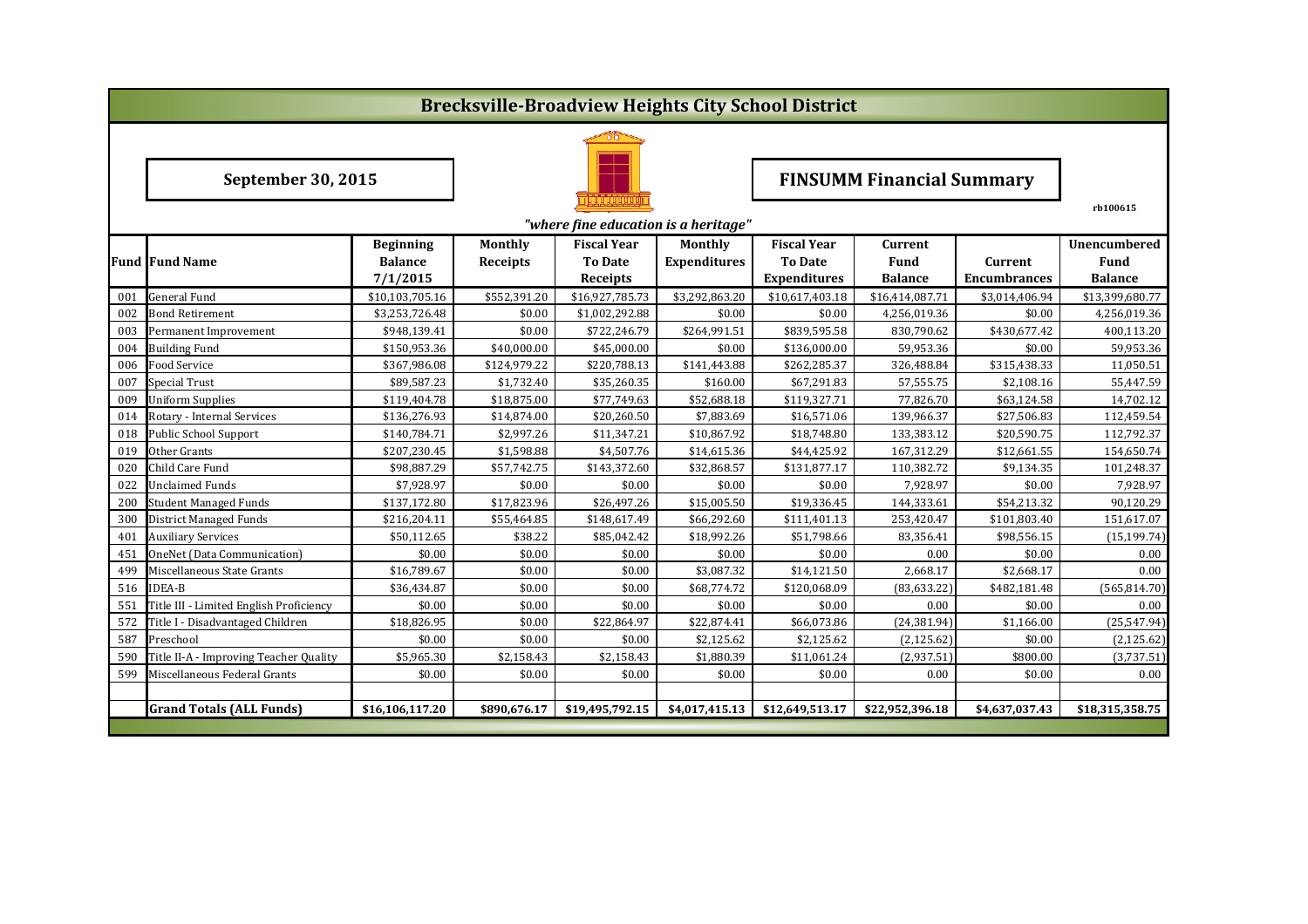#### *Brecksville-Broadview Heights Board of Education*



### *Approved Funds for 2015/2016*



|          | This report is a listing of all grant funds authorized and received throughout the 2015/2016 fiscal year. |                   |                   |            |                   |  |  |  |  |  |  |  |
|----------|-----------------------------------------------------------------------------------------------------------|-------------------|-------------------|------------|-------------------|--|--|--|--|--|--|--|
|          |                                                                                                           | <b>Authorized</b> | <b>Non-Public</b> | Monthly    | <b>Amount</b>     |  |  |  |  |  |  |  |
| Fund     | <b>Description</b>                                                                                        | <b>Amount</b>     | <b>Authorized</b> | Amount     | <b>Received</b>   |  |  |  |  |  |  |  |
|          |                                                                                                           |                   | <b>Amount</b>     | Received   | <b>FY-to-date</b> |  |  |  |  |  |  |  |
|          | <b>State Grants</b>                                                                                       |                   |                   |            |                   |  |  |  |  |  |  |  |
|          | 451/9016 Network Connectivity Subsidy                                                                     | \$0.00            | \$0.00            | \$0.00     | \$0.00            |  |  |  |  |  |  |  |
|          |                                                                                                           |                   |                   |            |                   |  |  |  |  |  |  |  |
|          |                                                                                                           |                   |                   |            |                   |  |  |  |  |  |  |  |
|          | <b>Auxiliary Services</b>                                                                                 |                   |                   |            |                   |  |  |  |  |  |  |  |
|          | 401/9016 Assumption                                                                                       | \$196,376.74      | \$0.00            | \$0.00     | \$49,094.19       |  |  |  |  |  |  |  |
|          | 401/9116 Lawrence School                                                                                  | \$81,344.34       | \$0.00            | \$0.00     | \$20,336.09       |  |  |  |  |  |  |  |
|          | 401/9216 South Suburban Mont.                                                                             | \$61,624.50       | \$0.00            | \$0.00     | \$15,406.13       |  |  |  |  |  |  |  |
|          |                                                                                                           |                   |                   |            |                   |  |  |  |  |  |  |  |
|          | <b>Total State Funds</b>                                                                                  | \$339,345.58      | \$0.00            | \$0.00     | \$84,836.41       |  |  |  |  |  |  |  |
|          |                                                                                                           |                   |                   |            |                   |  |  |  |  |  |  |  |
|          | <b>Federal Grants</b>                                                                                     |                   |                   |            |                   |  |  |  |  |  |  |  |
|          | 516/9016 IDEA-B Special Education FY16                                                                    | \$728,523.07      | \$7,396.17        | \$0.00     | \$0.00            |  |  |  |  |  |  |  |
|          | 516/9015 IDEA-B Special Education FY15                                                                    | \$770,074.29      | \$12,034.42       | \$0.00     | \$0.00            |  |  |  |  |  |  |  |
|          |                                                                                                           |                   |                   |            |                   |  |  |  |  |  |  |  |
|          | 551/9016 Title III Limited English Proficiency FY16                                                       | \$11,479.07       | \$0.00            | \$0.00     | \$0.00            |  |  |  |  |  |  |  |
|          | 551/9015 Title III Limited English Proficiency FY15                                                       | \$14,496.57       | \$0.00            | \$0.00     | \$0.00            |  |  |  |  |  |  |  |
|          |                                                                                                           |                   |                   |            |                   |  |  |  |  |  |  |  |
|          | 572/9016 Title I FY16                                                                                     | \$285,827.00      | \$4,018.80        | \$0.00     | \$0.00            |  |  |  |  |  |  |  |
|          | 572/9015 Title I FY15                                                                                     | \$314,929.97      | \$0.00            | \$0.00     | \$22,864.97       |  |  |  |  |  |  |  |
|          |                                                                                                           |                   | \$0.00            | \$0.00     | \$0.00            |  |  |  |  |  |  |  |
|          | 587/9016 Preschool Special Education FY16<br>587/9015 Preschool Special Education FY15                    | \$20,192.98       |                   |            |                   |  |  |  |  |  |  |  |
|          |                                                                                                           | \$20,190.02       | \$0.00            | \$0.00     | \$0.00            |  |  |  |  |  |  |  |
|          | 590/9016 Title II-A Improving Teacher Quality FY16                                                        | \$60,047.77       | \$3,064.58        | \$0.00     | \$0.00            |  |  |  |  |  |  |  |
|          | 590/9015 Title II-A Improving Teacher Quality FY15                                                        | \$63,805.40       | \$316.00          | \$2,158.43 | \$2,158.43        |  |  |  |  |  |  |  |
|          |                                                                                                           |                   |                   |            |                   |  |  |  |  |  |  |  |
|          | <b>Total Federal Funds</b>                                                                                | \$2,289,566.14    | \$26,829.97       | \$2,158.43 | \$25,023.40       |  |  |  |  |  |  |  |
|          |                                                                                                           |                   |                   |            |                   |  |  |  |  |  |  |  |
| rb100615 |                                                                                                           |                   |                   |            |                   |  |  |  |  |  |  |  |
|          |                                                                                                           |                   |                   |            |                   |  |  |  |  |  |  |  |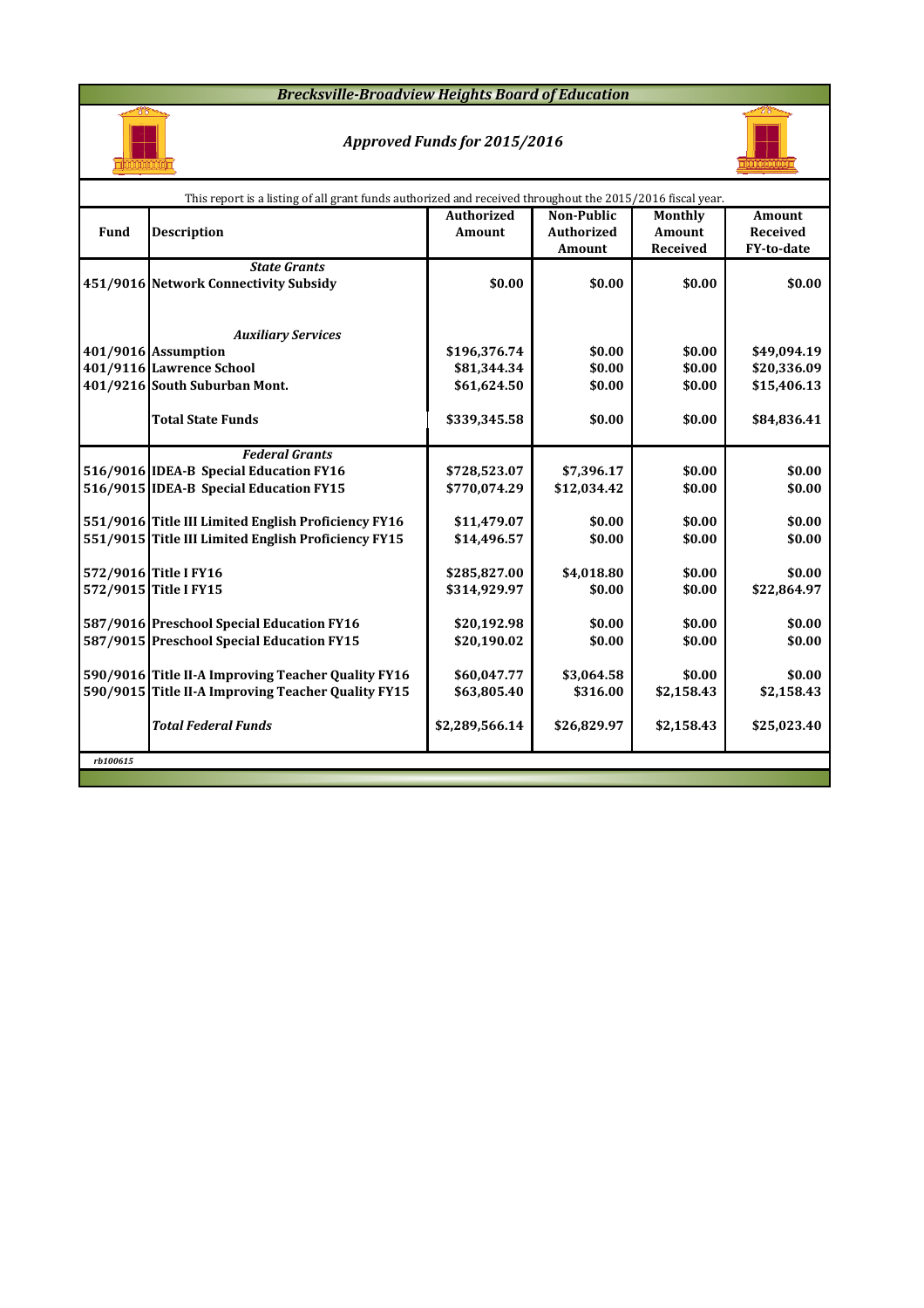*Brecksville-Broadview Heights Board of Education*

# *Record of Advances for 2015/2016*



*as of 09/30/15*

|             |                                     |             |                |                                   |             |                 | $\frac{1}{2}$ us vj v $\frac{1}{2}$ |  |  |
|-------------|-------------------------------------|-------------|----------------|-----------------------------------|-------------|-----------------|-------------------------------------|--|--|
|             |                                     |             |                | INITIAL ADVANCE INFORMATION       |             |                 | <b>ADVANCE RETURN</b>               |  |  |
| <b>Date</b> | <b>Board</b>                        | <b>FROM</b> | T <sub>0</sub> | <b>Fund</b>                       |             | <b>Date</b>     |                                     |  |  |
| Approved    | <b>Resolution</b>                   | <b>Fund</b> | <b>Fund</b>    | <b>Name</b>                       | Amount      | <b>Returned</b> | <b>Amount</b>                       |  |  |
| 8/24/2015   |                                     | 001         | 009            | <b>Uniform School</b><br>Supplies | \$40,000.00 |                 |                                     |  |  |
|             |                                     |             |                |                                   |             |                 |                                     |  |  |
|             |                                     |             |                |                                   |             |                 |                                     |  |  |
|             |                                     |             |                |                                   |             |                 |                                     |  |  |
|             |                                     |             |                |                                   |             |                 |                                     |  |  |
|             |                                     |             |                |                                   |             |                 |                                     |  |  |
|             | <b>TOTAL Advances for 2015-2016</b> | \$40,000.00 |                | \$0.00                            |             |                 |                                     |  |  |
|             | <b>Advances Outstanding</b>         |             |                | \$40,000.00                       |             |                 |                                     |  |  |
| rb100615    |                                     |             |                |                                   |             |                 |                                     |  |  |
|             |                                     |             |                |                                   |             |                 |                                     |  |  |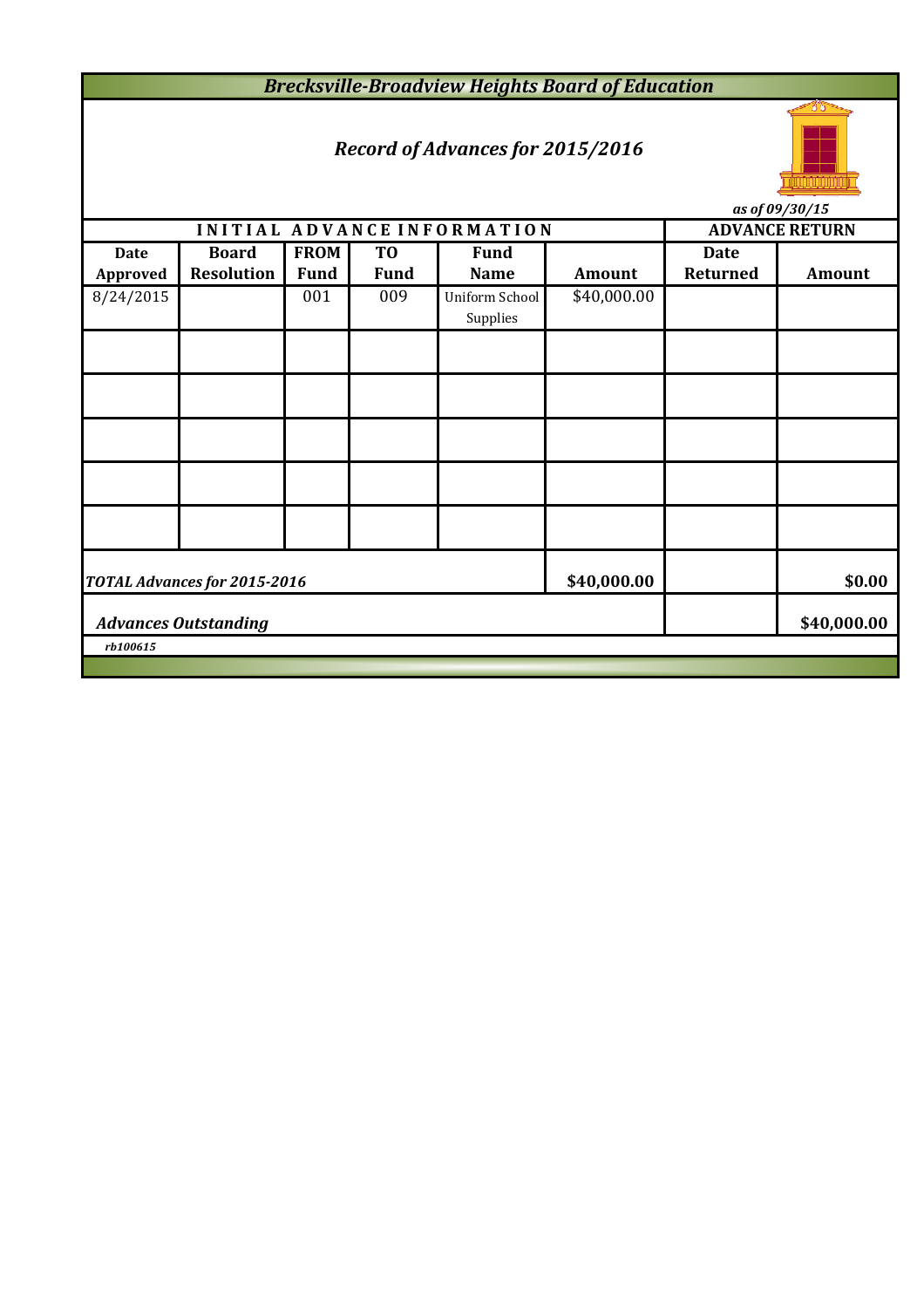| <b>Brecksville-Broadview Heights City School District</b> |                            |    |               |    |               |  |  |  |  |
|-----------------------------------------------------------|----------------------------|----|---------------|----|---------------|--|--|--|--|
|                                                           | <b>Cash Reconciliation</b> |    |               |    |               |  |  |  |  |
|                                                           | <b>September 30, 2015</b>  |    |               |    |               |  |  |  |  |
| <b>FINSUM Balance</b>                                     |                            |    |               | \$ | 22,952,396.18 |  |  |  |  |
| <b>Bank Balance:</b><br>Charter One - General             |                            | \$ | 2,815,452.42  |    |               |  |  |  |  |
| <b>Investments:</b>                                       |                            |    |               |    |               |  |  |  |  |
| <b>STAR Ohio</b>                                          | 1,883.68                   |    |               |    |               |  |  |  |  |
| Managed Portfolio (Meeder)                                | 12,411,732.94              |    |               |    |               |  |  |  |  |
| <b>First Federal</b>                                      | 5,002,955.21               |    |               |    |               |  |  |  |  |
| Westfield Bank                                            | 3,000,801.48               |    |               |    |               |  |  |  |  |
|                                                           |                            | \$ | 20,417,373.31 |    |               |  |  |  |  |
| <b>Petty Cash:</b>                                        |                            |    |               |    |               |  |  |  |  |
| Chippewa                                                  | 100.00                     |    |               |    |               |  |  |  |  |
| <b>Highland Drive</b>                                     | 100.00                     |    |               |    |               |  |  |  |  |
| Hilton                                                    | 100.00                     |    |               |    |               |  |  |  |  |
| <b>Central School</b>                                     | 100.00                     |    |               |    |               |  |  |  |  |
| Middle School                                             | 150.00                     |    |               |    |               |  |  |  |  |
| <b>Student Activity</b>                                   | 300.00                     |    |               |    |               |  |  |  |  |
| <b>High School</b>                                        | 150.00                     |    |               |    |               |  |  |  |  |
| Transportation                                            | 150.00                     |    |               |    |               |  |  |  |  |
| <b>Board Office</b>                                       | 150.00                     |    |               |    |               |  |  |  |  |
| Beekeepers                                                | 150.00                     |    |               |    |               |  |  |  |  |
|                                                           |                            | \$ | 1,450.00      |    |               |  |  |  |  |
| <b>Change Fund:</b>                                       |                            |    |               |    |               |  |  |  |  |
| Middle School Athletics                                   | 200.00                     |    |               |    |               |  |  |  |  |
| Middle School Concessions                                 |                            |    |               |    |               |  |  |  |  |
| <b>High School Athletics</b>                              | 4,000.00                   |    |               |    |               |  |  |  |  |
| <b>Food Services</b>                                      | 1,097.00                   |    |               |    |               |  |  |  |  |
|                                                           |                            | \$ | 5,297.00      |    |               |  |  |  |  |
| Less: Outstanding Checks-Charter One General              |                            | \$ | (287, 176.55) |    |               |  |  |  |  |
| <b>Outstanding Deposits/Other Adjustments:</b>            |                            |    |               |    |               |  |  |  |  |
|                                                           |                            |    |               |    |               |  |  |  |  |
|                                                           |                            |    |               |    |               |  |  |  |  |
|                                                           |                            |    |               |    |               |  |  |  |  |
|                                                           |                            | \$ |               |    |               |  |  |  |  |
| <b>Bank Balance</b>                                       |                            |    |               | \$ | 22,952,396.18 |  |  |  |  |
| Variance                                                  |                            |    |               | \$ |               |  |  |  |  |
| rb100615                                                  |                            |    |               |    |               |  |  |  |  |
|                                                           |                            |    |               |    |               |  |  |  |  |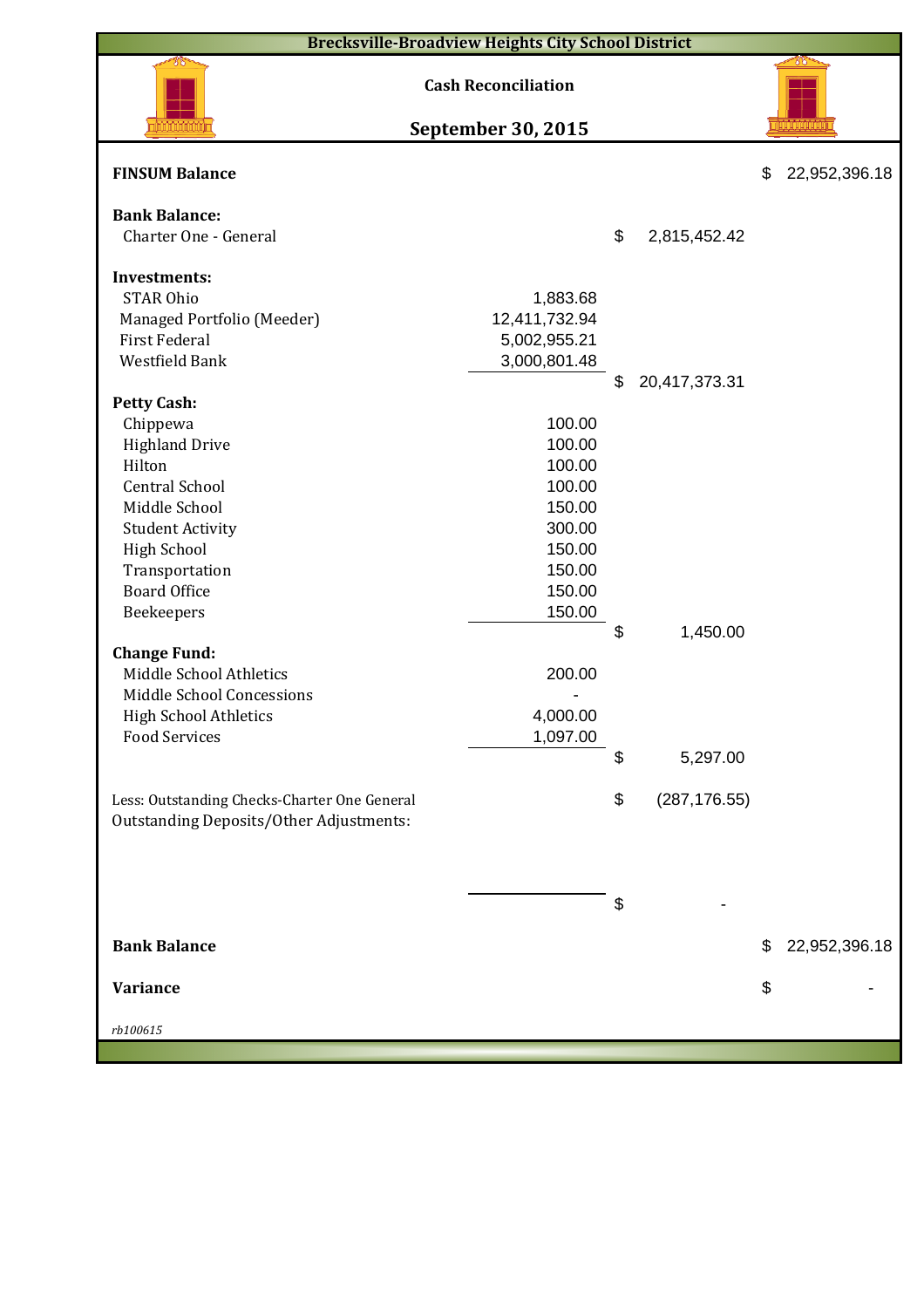|               | <b>Brecksville-Broadview Heights City School District</b> |                             |                                                            |                                  |                                              |                                                    |                                |                                               |                                   |  |  |  |
|---------------|-----------------------------------------------------------|-----------------------------|------------------------------------------------------------|----------------------------------|----------------------------------------------|----------------------------------------------------|--------------------------------|-----------------------------------------------|-----------------------------------|--|--|--|
|               |                                                           |                             |                                                            |                                  |                                              |                                                    |                                |                                               |                                   |  |  |  |
|               | <b>September 30, 2015</b>                                 |                             | <b>Appropriation Summary</b>                               |                                  |                                              |                                                    |                                |                                               |                                   |  |  |  |
|               |                                                           |                             |                                                            |                                  |                                              |                                                    |                                | rb100615                                      |                                   |  |  |  |
|               | "where fine education is a heritage"                      |                             |                                                            |                                  |                                              |                                                    |                                |                                               |                                   |  |  |  |
| <b>Fund</b>   |                                                           | <b>FYTD</b><br>Appropriated | <b>Prior FY</b><br><b>Carryover</b><br><b>Encumbrances</b> | <b>FYTD</b><br><b>Expendable</b> | <b>FYTD</b><br>Actual<br><b>Expenditures</b> | <b>MTD</b><br><b>Actual</b><br><b>Expenditures</b> | Current<br><b>Encumbrances</b> | <b>FYTD</b><br>Unencumbered<br><b>Balance</b> | <b>FYTD</b><br>Percent<br>Exp/Enc |  |  |  |
| 001           | <b>General Fund</b>                                       | \$45,904,419.00             | \$323,247.69                                               | \$46,227,666.69                  | \$10,617,403.18                              | \$3,292,863.20                                     | \$3,014,406.94                 | 32,595,856.57                                 | 29.49%                            |  |  |  |
| 002           | <b>Bond Retirement</b>                                    | \$4,431,397.00              | \$0.00                                                     | 4,431,397.00                     | \$0.00                                       | \$0.00                                             | \$0.00                         | 4,431,397.00                                  | 0.00%                             |  |  |  |
| 003           | Permanent Improvement                                     | \$1,900,000.00              | \$798,264.93                                               | 2,698,264.93                     | \$839,595.58                                 | \$264,991.51                                       | \$430,677.42                   | 1,427,991.93                                  | 47.08%                            |  |  |  |
| 004           | <b>Building Fund</b>                                      | \$0.00                      | \$136,000.00                                               | 136,000.00                       | \$136,000.00                                 | \$0.00                                             | \$0.00                         | 0.00                                          | 100.00%                           |  |  |  |
| 006           | <b>Food Service</b>                                       | \$1,708,100.00              | \$1,720.00                                                 | 1,709,820.00                     | \$262,285.37                                 | \$141,443.88                                       | \$315,438.33                   | 1,132,096.30                                  | 33.79%                            |  |  |  |
| 007           | <b>Special Trust</b>                                      | \$82,402.00                 | \$0.00                                                     | 82,402.00                        | \$67,291.83                                  | \$160.00                                           | \$2,108.16                     | 13,002.01                                     | 84.22%                            |  |  |  |
| 009           | <b>Uniform Supplies</b>                                   | \$371,247.00                | \$0.00                                                     | 371,247.00                       | \$119,327.71                                 | \$52,688.18                                        | \$63,124.58                    | 188,794.71                                    | 49.15%                            |  |  |  |
| 014           | Rotary - Internal Services                                | \$445,661.00                | \$5,770.99                                                 | 451,431.99                       | \$16,571.06                                  | \$7,883.69                                         | \$27,506.83                    | 407,354.10                                    | 9.76%                             |  |  |  |
| 018           | Public School Support                                     | \$151,449.00                | \$1,450.00                                                 | 152,899.00                       | \$18,748.80                                  | \$10,867.92                                        | \$20,590.75                    | 113,559.45                                    | 25.73%                            |  |  |  |
| 019           | Other Grants                                              | \$65,531.15                 | \$16,581.26                                                | 82,112.41                        | \$44,425.92                                  | \$14,615.36                                        | \$12,661.55                    | 25,024.94                                     | 69.52%                            |  |  |  |
| 020           | Child Care Fund                                           | \$454,176.00                | \$5,719.99                                                 | 459,895.99                       | \$131,877.17                                 | \$32,868.57                                        | \$9,134.35                     | 318,884.47                                    | 30.66%                            |  |  |  |
| 022           | <b>Unclaimed Funds</b>                                    | \$7,900.00                  | \$0.00                                                     | 7,900.00                         | \$0.00                                       | \$0.00                                             | \$0.00                         | 7,900.00                                      | 0.00%                             |  |  |  |
| 200           | <b>Student Managed Funds</b>                              | \$262,413.00                | \$3,154.06                                                 | 265,567.06                       | \$19,336.45                                  | \$15,005.50                                        | \$54,213.32                    | 192,017.29                                    | 27.70%                            |  |  |  |
| 300           | <b>District Managed Funds</b>                             | \$660,645.00                | \$33,196.22                                                | 693,841.22                       | \$111,401.13                                 | \$66,292.60                                        | \$101,803.40                   | 480,636.69                                    | 30.73%                            |  |  |  |
| 401           | <b>Auxiliary Services</b>                                 | \$339,726.76                | \$49,701.63                                                | 389,428.39                       | \$51,798.66                                  | \$18,992.26                                        | \$98,556.15                    | 239,073.58                                    | 38.61%                            |  |  |  |
| 451           | OneNet (Data Communication)                               | \$0.00                      | \$0.00                                                     | 0.00                             | \$0.00                                       | \$0.00                                             | \$0.00                         | 0.00                                          | #DIV/0!                           |  |  |  |
| 499           | Miscellaneous State Grants                                | \$0.00                      | \$16,789.67                                                | 16,789.67                        | \$14,121.50                                  | \$3,087.32                                         | \$2,668.17                     | 0.00                                          | 100.00%                           |  |  |  |
| 516           | <b>IDEA-B</b>                                             | \$731,394.44                | \$33,563.50                                                | 764,957.94                       | \$120,068.09                                 | \$68,774.72                                        | \$482,181.48                   | 162,708.37                                    | 78.73%                            |  |  |  |
| 551           | Title III - Limited English Proficiency                   | \$14,587.67                 | \$0.00                                                     | 14,587.67                        | \$0.00                                       | \$0.00                                             | \$0.00                         | 14,587.67                                     | 0.00%                             |  |  |  |
| 572           | Title I - Disadvantaged Children                          | \$327,504.57                | \$14.35                                                    | 327,518.92                       | \$66,073.86                                  | \$22,874.41                                        | \$1,166.00                     | 260,279.06                                    | 20.53%                            |  |  |  |
| 587           | Preschool                                                 | \$20,192.98                 | \$0.00                                                     | 20,192.98                        | \$2,125.62                                   | \$2,125.62                                         | \$0.00                         | 18,067.36                                     | 10.53%                            |  |  |  |
| 590           | Title II-A - Improving Teacher Quality                    | \$69,228.62                 | \$0.00                                                     | 69,228.62                        | \$11,061.24                                  | \$1,880.39                                         | \$800.00                       | 57,367.38                                     | 17.13%                            |  |  |  |
| 599           | Miscellaneous Federal Grants                              | \$0.00                      | \$0.00                                                     | 0.00                             | \$0.00                                       | \$0.00                                             | \$0.00                         | 0.00                                          | #DIV/0!                           |  |  |  |
| <b>Totals</b> |                                                           | \$57,947,975.19             | \$1,425,174.29                                             | $\overline{$}59,373,149.48$      | \$12,649,513.17                              | \$4,017,415.13                                     | \$4,637,037.43                 | \$42,086,598.88                               | 29.12%                            |  |  |  |